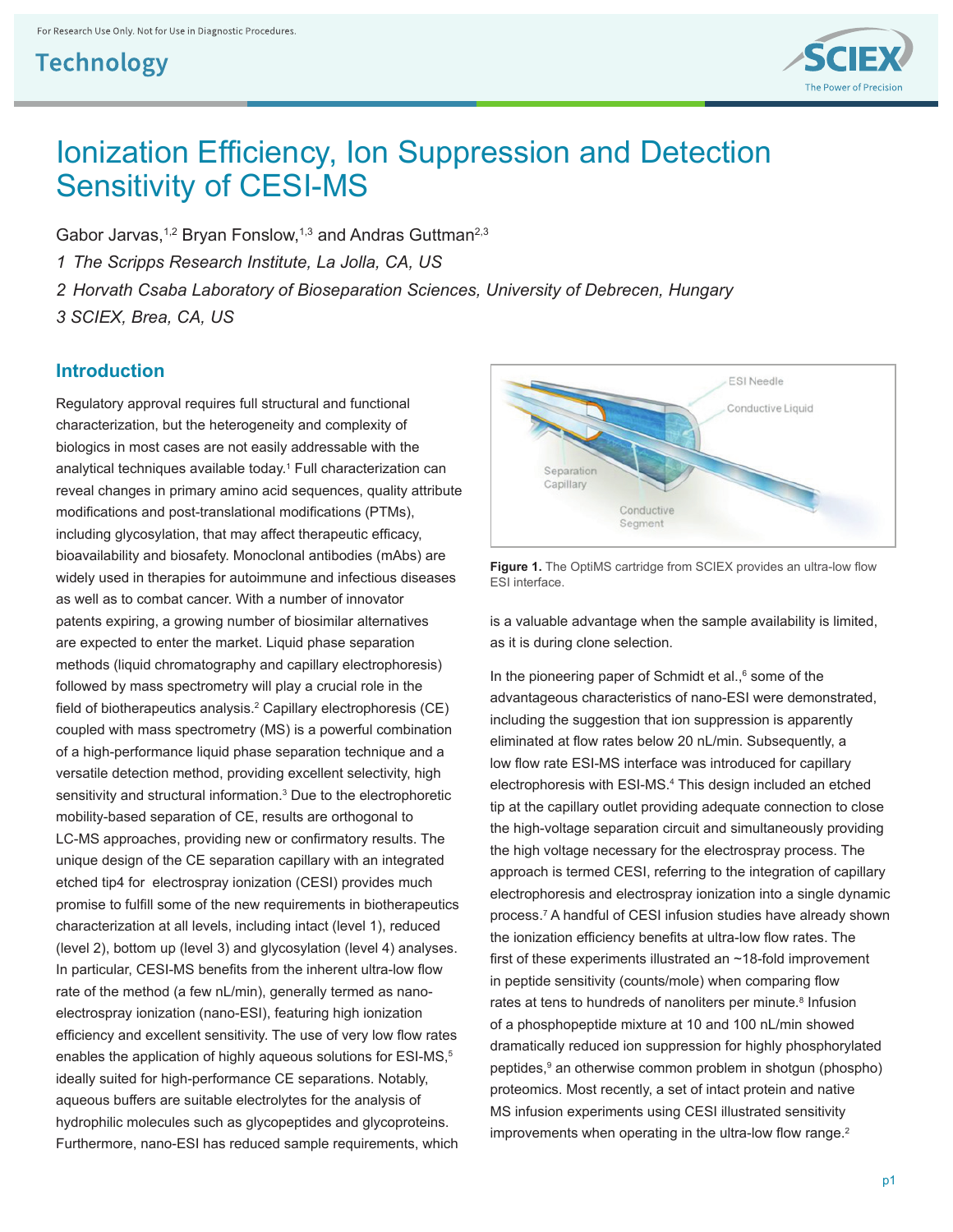This technical note reports the effect of CESI-MS flow rate on ionization efficiency, ion suppression and detection sensitivity for analytes of biotherapeutic interest. All experiments were carried out in infusion mode, thus no electric field mediated variations (electrophoretic and/or electroosmotic mobility) was considered. The ion suppression phenomenon was systematically studied using a well-defined oligosaccharide and peptide mixture representing molecules of contrasting ionization capability. The sensitivity of the approach at the intact protein level was examined by infusing Humira, a commercially available mAb. While most previous studies focused on the advantageous characteristics of nano-ESI with sprayers pulled from glass capillaries, we report on continued studies to investigate the effect of ultra-low flow rates with a commercial CESI capillary.

### **Experimental**

All chemicals were purchased from Sigma-Aldrich (St. Louis, MO) ¬unless otherwise noted. Mixtures of maltotetraose (M = 684.12 g/mol) and neurotensin (M = 1674.04 g/mol) were prepared in equimolar concentration of both analytes at 10–5 mol/L in a 1:1 mixture of 10 mM aqueous ammonium acetate and methanol (J.T. Baker, Center Valley, PA). At the intact protein level, Humira, also called adalimumab (Abbott Laboratories, Abbott Park, IL) was analyzed (3 μM in 3% formic acid).

Flow rate experiments were carried out with online hyphenation of a CESI 8000 Plus High Performance Separation-ESI Module (Beckman Coulter, sold through SCIEX, Brea, CA) capillary electrophoresis unit and an LTQ mass spectrometer (Thermo, Bremen, Germany). The total length of the separation capillary was 91 cm with 150 μm outer and 30 μm inner diameter. Typical instrument parameters of the LTQ system were: positive polarity, 200 °C capillary temperature, 35 V capillary voltage, 1.8 kV spray voltage, 100 V tube lens voltage, 400–2000 m/z scan range, 1 micro scan, 3e5 AGC target and 10 ms max injection time. A Thermo Q Exactive mass spectrometer was used during the intact protein analysis experiments with the following setup: positive polarity, 350 °C capillary temperature, 1.6 kV spray voltage, 25 V S-lens voltage, 100 S-lens RF level, 2000–4000 m/z scan range, 140 K resolution, 10 micro scan, 3e6 AGC target and 60 ms max injection time.



#### **Important:**

- **•** A separation current above 5 μA might cause permanent damage to the separation capillary.
- **•** Generally, please do not apply >2000V to generate electrospray as it may result in capillary damage.

#### **Theory**

Previously, we calculated flow rates based on the time for the sample to fill an entire capillary, and we concluded that neither electrospray nor the MS vacuum had an effect on the flow inside the capillary.<sup>2</sup> Based on these results, flow rates were controlled with the built-in pressure system in the CESI 8000 Plus instrument and were estimated using the Hagen-Poiseuille equation:

$$
\Delta P = \frac{8\mu L \dot{V}}{\pi r^4} \qquad (1
$$

where ∆P is the pressure difference, μ is the dynamic viscosity, L is the total length of the capillary,  $V$  is the volumetric flow rate and r is the radius of the capillary.

 $\big)$ 



**Figure 2.** Measured signal intensity ratios at different flow rates between maltotetraose (MT) and neurotensin (NT) calculated as  $MT^{+1}/(NT^{+1} + NT^{+2} + NT^{+3})$ . Maltotetraose and neurotensin were infused with an equimolar mixture.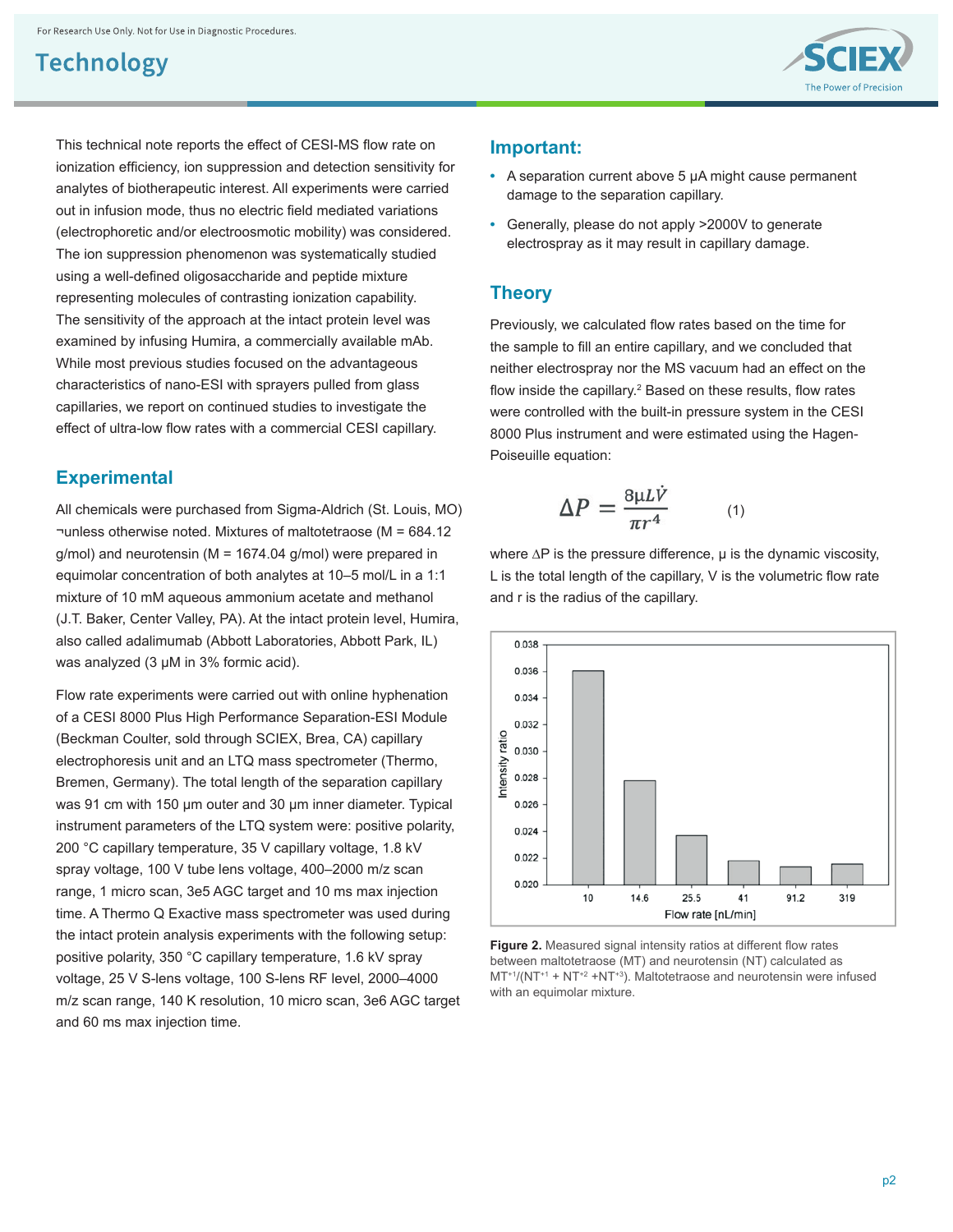

#### **Results and Discussion**

**Ion suppression:** The ion suppression phenomenon was systematically studied using a well-defined oligosaccharide/ peptide mixture. Maltotetraose is a hydrophilic oligosaccharide with no charge and is considered weakly ionizable. Neurotensin is a 13 amino acid peptide that is easily protonated and ionized. Figure 2 depicts the calculated maltotetraose/neurotensin signal intensity ratios at increasing flow rates from 10 nL/min to > 300 nL/min. As observed, lower flow rates resulted in a higherintensity ratio, generally following an exponential trend. The higher ratio is the result of an increased maltotetraose signal from the reduced ion suppression at the lower flow rates. In practice, for biotherapeutic molecules characterized by CESI-MS either as sugars or those containing sugars, they will be more effectively ionized, detected and quantified, and their signals will more closely represent their actual abundance.

We then plotted the normalized signal intensities as a function of flow rates for the maltotetraose and neurotensin (the latter in +1, +2 and +3 charge states), as depicted in Figure 3. Please note that an equimolar mixture of maltotetraose and neurotensin were infused. Figure 3 further verifies that ion suppression was practically negligible at a ~20 nL/min flow rate. Normalized signal intensities (i.e., per mole) converge to a saturation regime starting at around 20 nL/min, comparable to earlier published results.<sup>6</sup> This is notable since they fit their data to 3 different theoretical ESI models based on scaling laws relating to initial droplet size and flow rate. Thus the benefits of using CESI are consistent with those of nano-ESI. Additionally, since the CESI capillary has an etched, electrically conductive tip instead of a metal-coated, pulled tip, it does not suffer from typical clogging issues or loss of conductive, metal coating.



maltotetraose and neurotensin (+1, +2, and +3 charge states). Maltotetraose and neurotensin were infused with equimolar mixture. It is known that lower flow rates produce smaller initial droplet sizes.<sup>6</sup> However, it is not known precisely how droplet size influences ionization efficiency. The widely accepted ion evaporation<sup>10</sup> and charge residual models<sup>11</sup> focus on how the majority of the charges are transferred from the droplet to the analyte, but the molecular dynamics of ESI are still not completely understood.12 Our experiments attempted to shed light on the nature of ESI phenomena from a physical chemistry point of view.

As a first approximation, we considered that specific surface-tovolume ratios play an important role during the ion suppression phenomena. For a binary system, where aqueous droplets are dispersed in the air, the liquid phase ( $\varepsilon$ rl, relative permittivity ~80) acts as a conductor, while air acts as an insulator (εr, relative permittivity  $\sim$  1). Thus charge carriers are situated at the interface surface, i.e., an electrospray droplet carries a net positive charge at the droplet surface, so molecules with inherent positive charges, such as peptides (in our case, neurotensin), accumulate in the bulk phase of the droplet due to repel forces (Coulomb's law). Consequently, assuming equal initial concentration of both analytes, neutral molecules will have a partially higher concentration at the surface since they

do not repel each other. This can be considered a valuable competitive advantage for charges during the droplet fission, as a higher surface-to-volume ratio ensures a higher concentration of neutral compounds in the surface layer. We also considered that the inherent charge of neurotensin had no significant effect on the individual ionization efficiency of the maltotetraose molecules.

The intact mAb analysis showed that robust, comprehensive and reproducible characterization of intact protein therapeutics is very important for the biopharmaceutical industry. As more complex therapeutic molecules are created, the demand for high-performance and sensitive bioanalytical methods is pushed to its limits. In addition to molecular complexity, other challenges may arise when sample availability is limited,<sup>13</sup> such as during the discovery phase or in pharmacokinetics/ pharmacodynamics studies. mAbs are subject to co- and posttranslational modifications, such as glycosylation site occupancy and micro-heterogeneity as well as degradative PTMs, resulting in changes that may affect effector function, antigenicity and immunogenicity.14 One type of mAb analysis is performed at the peptide level after tryptic digestion (level 3 analysis), but information about the intact structure of the molecules, such as modification stoichiometry and heterogeneity, is lost.<sup>15</sup> CESI **Figure 3.** Normalized signal intensities at different flow rates of **Figure 3. Provides mAb analysis at the intact protein level (level 1) even Figure 3. Normalized signal intensities at different flow rates of Pr**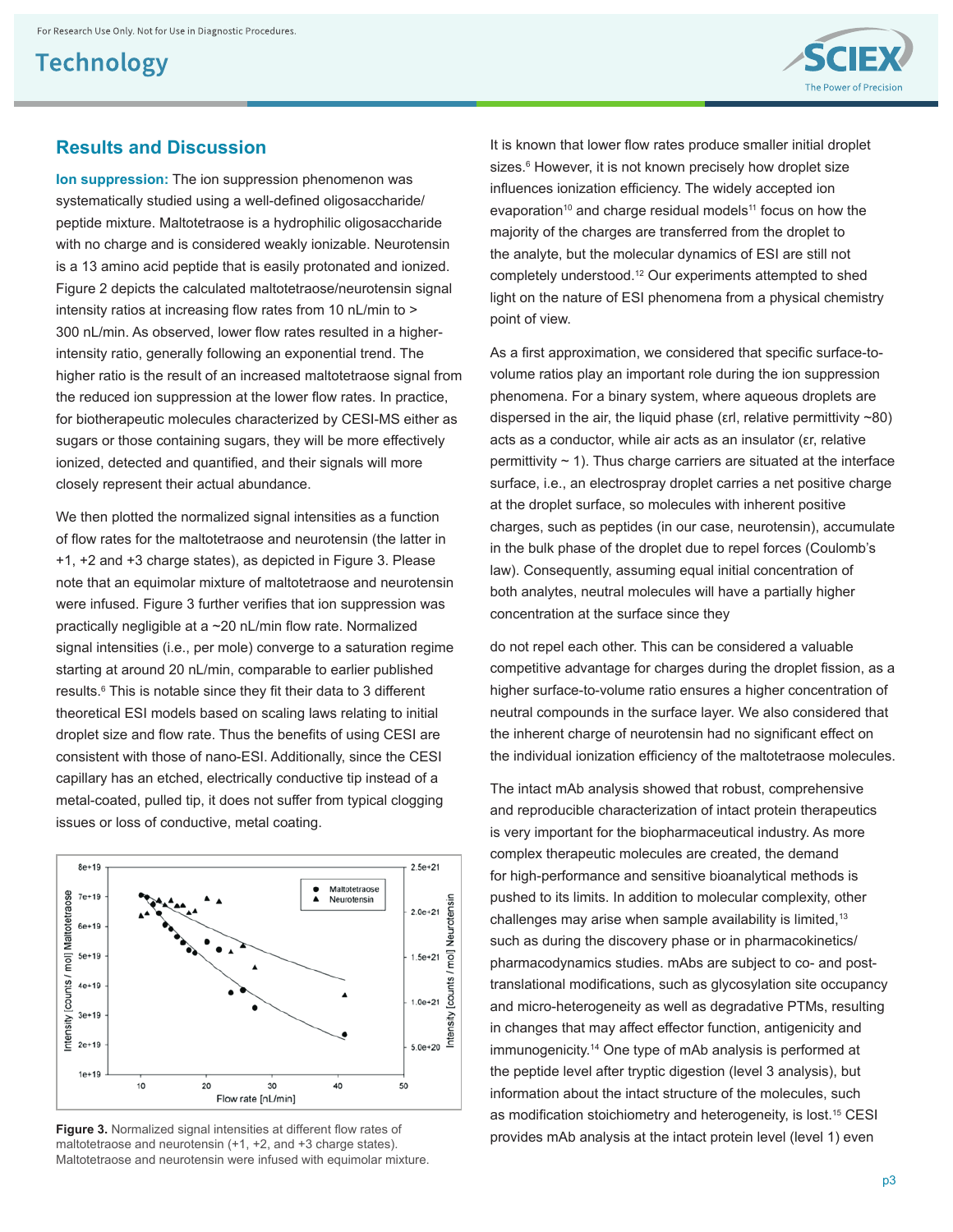from very small amounts of samples. The sensitivity of the CESI-MS setup for intact protein analysis was evaluated by comparing the MS spectra measured at different flow rates. Figure 4 compares the MS spectra from the analysis of an intact therapeutic monoclonal antibody (Humira) by simple infusion using the CESI sprayer at ultra-low (A: 20 nL/min) and low (B: 250 nL/min) flow rates. Please note that the MS conditions were not optimized, as our interest in this work was to demonstrate the capabilities and advantages of CESI-MS analysis with ultra-low flow rates. The spectra in Figure 4A were obtained by infusing a non-desalted Humira sample (3 μM in 3% formic acid) with a 20 nL/min flow rate. Figure 4B shows the same experiment with a higher flow rate (250 nL/min). Although qualitative comparison of the spectra in Figure 4 revealed no significant differences between 20 and 250 nL/min flow rates, upon further



Figure 4. Humira infusion at 20 nL/min (A) and 250 nL/min (B) flow rates. 20 min integration was used to generate the MS spectra.

consideration, a notable advantage in sensitivity was observed that was not previously shown with other protein molecules [2, 8]. By integrating both spectra over the same infusion times, a lower flow rate required significantly less sample to obtain the same information. In this case, the signal intensity (in counts per mole) was 12.5 times greater at 20 nL/min than at 250 nL/min. This ratio was proportional to the flow rate and clearly illustrated the benefits of performing nano-ESI mAb analysis using CESI-MS, in terms of sensitivity at ultra-low flow rates. While this is not only an interesting attribute of CESI-MS, it is also most applicable when sample availability is limited. For instance, over the 20 min course of the 2 different flow rate analyses, only 173 ng of Humira was used at 20 nL/min, while 2.16 μg was used at 250 nL/min.

#### **Conclusions**

The systematic study of this work demonstrated the effect of low flow rate on ionization efficiency, ion suppression and detection sensitivity using CESI-MS for molecules of biotherapeutic relevance. The results of this technical information bulletin reconfirm that there is an exponential drop in ion suppression at ultra-low flow rates. Throughout the flow rate experiments, CESI enabled stable and reproducible electrospray even at < 20 nL/min. The ion suppression effect was reduced by 2.5-fold for the weakly ionizable oligosaccharide in the presence of an easily ionizable peptide at the ultra-low flow level.

Infusion experiments of a therapeutic mAb with CESI-MS at the flow rates of 20 nL/min (typical electroosmotic flow in CE) and 250 nL/min (typical flow rate in nanoLC and sheath-flow CE-MS) demonstrated enhanced sensitivity, i.e., an order of magnitude better and proportional to the flow rate ratio. It was also demonstrated that using a 20 nL/min flow rate in CESI resulted in apparently the same spectrum quality at the intact protein level as the higher flow rate of 250 nL/min, and thus facilitated the analysis of mass-limited samples. In summary, our infusion experiments illustrated a valuable advantage in CESI-MS sensitivity over sheath-flow CE-MS approaches, which typically operate at similar flow rates as nanoLC. By combining the capabilities of a CE separation with ultra-low flow rate nano-ESI conditions, CESI-MS provides a powerful tool for sensitive and comprehensive characterization biotherapeutics.